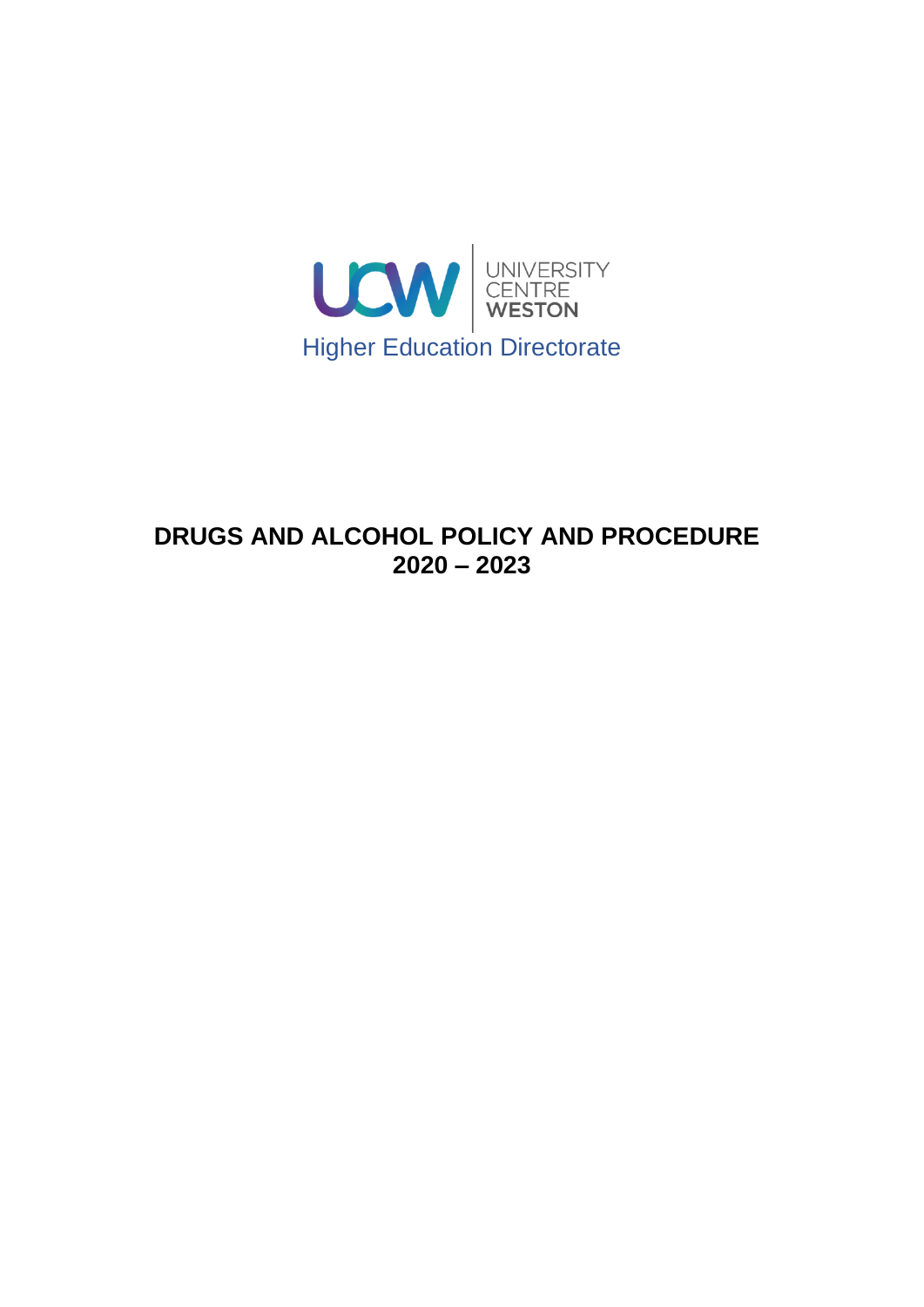# **CONTENTS**

#### **Change Control**

| Version:                      |                  |
|-------------------------------|------------------|
| Date approved by HEBS/HEDMT   | 23rd June 2020   |
| Date approved by Students:    | $22nd$ June 2020 |
| Date approved by CLB:         | $23rd$ June 2020 |
| Date approved by Corporation: | 23rd June 2020   |
| Name of policy holder:        | <b>HEART</b>     |
| Date issued:                  | 23rd June 2020   |
| <b>Review date:</b>           | June 2023        |

| <b>Version</b> | Type –<br>New/Replacement/Review | <b>Date</b> | <b>History</b> |
|----------------|----------------------------------|-------------|----------------|
|                |                                  |             |                |
|                |                                  |             |                |

This Policy applies to University Centre Weston (UCW) and meets the requirements of the Office for Students (OfS), the Quality Assurance Agency (QAA), and the Revised UK Quality Code. Where required guidance from the Competition and Markets Authority (CMA) and the Office of the Independent Adjudicator (OIA) will be observed.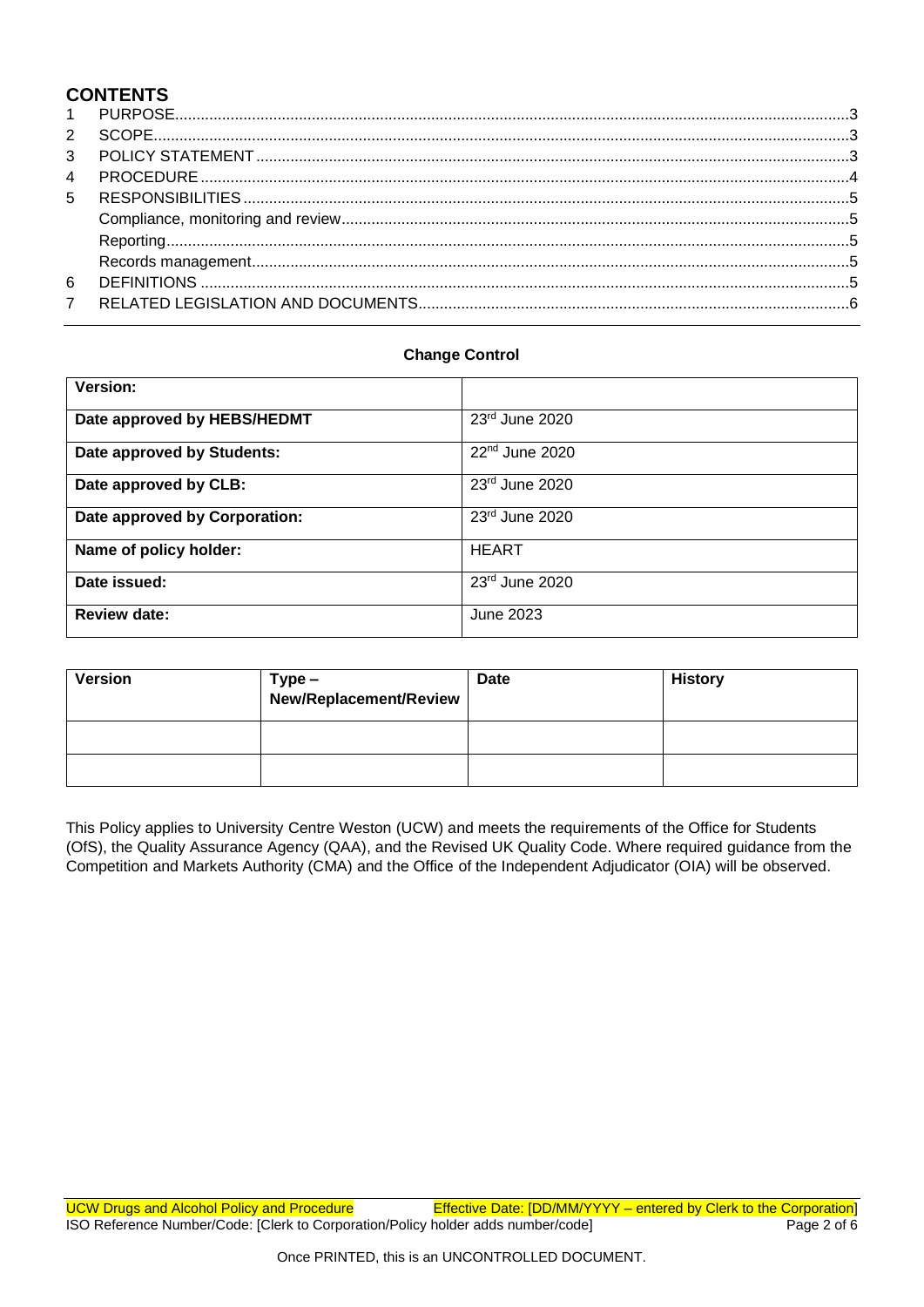## <span id="page-2-0"></span>**1 PURPOSE**

- 1.1 This document sets out the expectations of University Centre Weston (UCW) with regards to drugs and alcohol, and the approach that should be adopted by staff when students are not meeting those expectations.
- 1.2 This document sets out the procedures that should be followed for minor incidents as well as those incidents that are more serious and/or deemed as gross misconduct.
- 1.3 The Policy aims to apply restorative approaches rather than punitive measures for dealing with minor incidents or breaches of discipline.
- 1.4 UCW will work proactively to reduce the harmful impact of alcohol and other drugs in order to prioritise the safety, health and wellbeing of everyone within the UCW community.
- 1.5 Students who fail to respond to the restorative approaches and continue to disrupt learning or the UCW student community, will be progressed to the disciplinary stages reserved for serious and gross misconduct set out in the UCW Student Code of Conduct.

## <span id="page-2-1"></span>**2 SCOPE**

- 2.1 This Policy applies to UCW students and apprentices, irrespective of their course or awarding organisation. The only students exempt from this Policy are the Nursing Associate Degree Apprentices. These students will adhere to the Policy as determined by University of the West of England (UWE) and the Nursing and Midwifery Council.
- 2.2 This Policy has been approved by the partner awarding organisations (Bath Spa University, UWE and Hartpury University). Should a situation be considered serious or gross misconduct, the UCW Student Code of Conduct will apply and the relevant awarding organisation will be informed. If the student is an apprentice; their relevant employer will also be informed.
- 2.3 It may also be necessary for UCW to deal with a situation through the UCW Fitness to Study Policy and Procedure or the UCW Fitness to Practise Policy and Procedure. This decision will be made by the Director of Higher Education. Every effort will be made to ensure the student is made aware of what policy is being invoked, and a copy of the relevant policy will be sent to the student via email.
- 2.4 This Policy applies to all UCW or the Weston College Group associated premises, including but not limited to the student accommodation, work placement settings and Puxton Park.
- 2.5 This Policy also applies where a student's behaviour has been reported as damaging to the reputation of the student, UCW or the wider Weston College Group.
- 2.6 This Policy works within the requirement of the Disability Discrimination Act Part IV. Where students have a disability, including mental health issues or behavioural difficulties, reasonable adjustments will be made to ensure they are not discriminated against. An assessment will be made by the HE Specialist Support Manager regarding the extent and reasonableness of the adjustments to be made in any disciplinary case.
- 2.7 If a student feels they have mitigating circumstances that need to be taken into account should a breach of this Policy occur, then they need to inform the HE Academic Registry Team (HEART) as soon as possible.

## <span id="page-2-2"></span>**3 POLICY STATEMENT**

- 3.1 UCW acknowledges its legal obligations and will uphold the law with regards to possession and consumption of alcohol and the criminal law on drug abuse.
- 3.2 The misuse of drugs or alcohol and the supply of illegal drugs in UCW or the Weston College Group associated premises (the student accommodation, work placement settings, Puxton Park, field trips or residentials), will not be tolerated.
- 3.3 UCW and the Weston College Group associated properties, in accordance with the law, will tolerate smoking in designated areas only (this includes electronic cigarettes/vapes).
- 3.4 UCW is committed to providing a safe and healthy environment for its students, staff and visitors. It seeks to promote a community which is supportive, and which recognises different attitudes towards drugs and alcohol use. UCW will:
	- aim to provide a safe, healthy and supportive environment for its students and staff,
	- promote supportive and caring harm minimisation strategies which reduce the risks associated with drug use/misuse.
- 3.5 Any UCW student who is concerned that they may have a dependence on alcohol or drugs is encouraged to seek help and advice from their G.P. They can be supported to do this by HEART.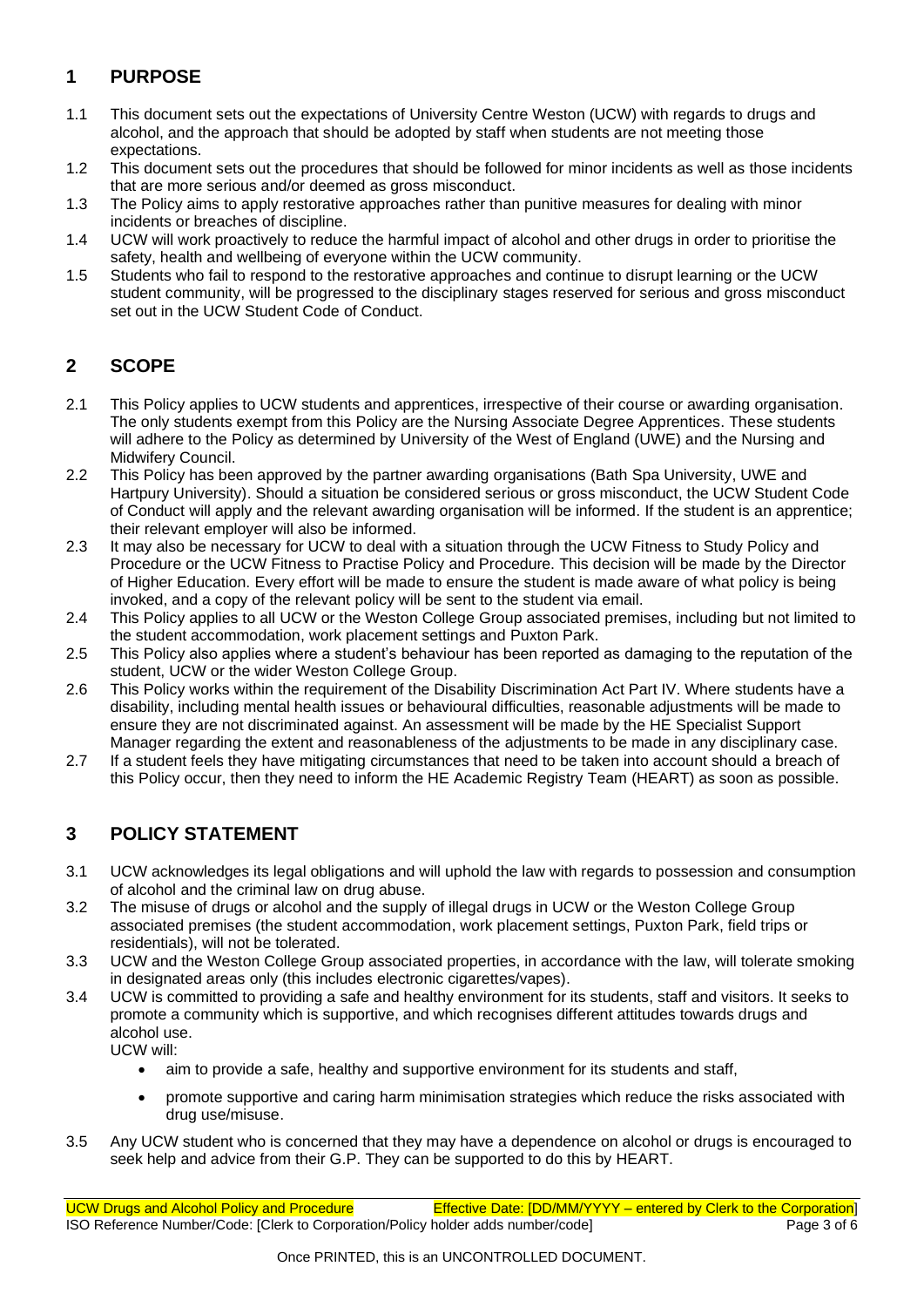3.6 Should disciplinary action need to be taken, UCW will ensure the focus will be on the student's behaviour and its actual or potential impact on others, rather than on their substance use. Support will be offered to the student by the Welfare and Wellbeing Team within HEART.

## <span id="page-3-0"></span>**4 PROCEDURE**

#### **Students perceived to be/are under the influence of Alcohol**

- 4.1 If a student is perceived to be under the influence of alcohol in UCW, its associated premises, or in public during the students' timetabled day, the matter will be reported to their Dean of Faculty (DoF) immediately who will assess the situation and discuss with the HE Academic Registrar or the HE Specialist Support Manager. Should the DoF be unavailable then the Section Area Manager (SAM) relevant to that student will act on their behalf.
- 4.2 The DoF will then arrange for the student to go home. Should the DoF deem that the student is not fit to be sent home alone, tthe Next of Kin will be contacted to ensure that they are able to be supported once at home.
- 4.3 The DoF will then arrange to meet with the student within 48 (working) hours. The student will be asked if they would like a member of HEART to be present in this meeting to provide support. Prior to this meeting the DoF will gather any associated evidence.
- 4.4 If sufficient evidence is provided that the student was under the influence, then the matter should be considered either a 'serious' or 'gross' breach of the UCW Student Code of Conduct (depending on the severity of the situation and any mitigating circumstances) and be dealt with in accordance with this Policy and Procedure. It may be necessary to deal with the matter under the UCW Fitness to Study Policy and Procedure or the UCW Fitness to Practise Policy and Procedure. This decision will be made by the Director of Higher Education. Every effort will be made to ensure the student is made aware of which policy is being invoked, and a copy of the relevant policy will be sent to the student via email.
- 4.5 If there is insufficient evidence, then the student will be reminded of this Policy and Procedure and a note will be made on the student's electronic Individual Learning Plan (eILP) to say that a cause for concern was raised relating to this Policy and Procedure.
- 4.6 The Welfare and Wellbeing Team within HEART will be made aware of the situation and support will be offered by this team throughout this process.

#### **Students perceived to be/are under the influence of Drugs or are in possession of (non-prescribed/controlled) Drugs**

- 4.7 If a student is perceived to be under the influence of drugs or other chemical substances (or is in possession of non-prescribed/controlled drugs) in UCW or its associated premises, or in public where reported to UCW, the matter will be reported to the Dean of Faculty (DoF). Should the DoF be unavailable then the Section Area Manager (SAM) relevant to that student will act on their behalf.
- 4.8 The DoF will then arrange for the student to go home. Should the DoF deem that the student is not fit to be sent home alone, then the Next of Kin will be contacted to ensure that they are able to be supported once at home.
- 4.9 The DoF will deal with the situation through 'gross' breach of the UCW Student Code of Conduct. It may be necessary to deal with the matter under the UCW Fitness to Study Policy and Procedure or the UCW Fitness to Practise Policy and Procedure. This decision will be made by the Director of Higher Education. Every effort will be made to ensure the student is made aware of which policy is being invoked, and a copy of the relevant policy will be sent to the student via email.
- 4.10 A decision will be made by the Director of Higher Education and the DoF as to whether to report the matter to the police.
- 4.11 The Welfare and Wellbeing team within HEART will be made aware of the situation and support will be offered by this team throughout this process.

#### **Students supplying non prescribed / controlled drugs/ alcohol / NPS in UCW or its associated premises in a public area during the students timetabled day**

- 4.12 If a student is discovered to be supplying non-prescribed/controlled drugs in UCW, or its associated premises or in a public area during the students timetabled day, the matter will be reported to the HE Academic Registrar or the HE Specialist Support Manager who will inform the Police, taking their guidance on how to deal with the student in the first instance.
- 4.13 The matter will also be dealt with from UCW's perspective by the student's Dean of Faulty through 'gross' breach of the UCW Student Code of Conduct. It may be necessary to deal with the matter under the UCW Fitness to Study Policy and Procedure or the UCW Fitness to Practise Policy and Procedure. This decision will be made by the Director of Higher Education. It may also be necessary to inform the student's partner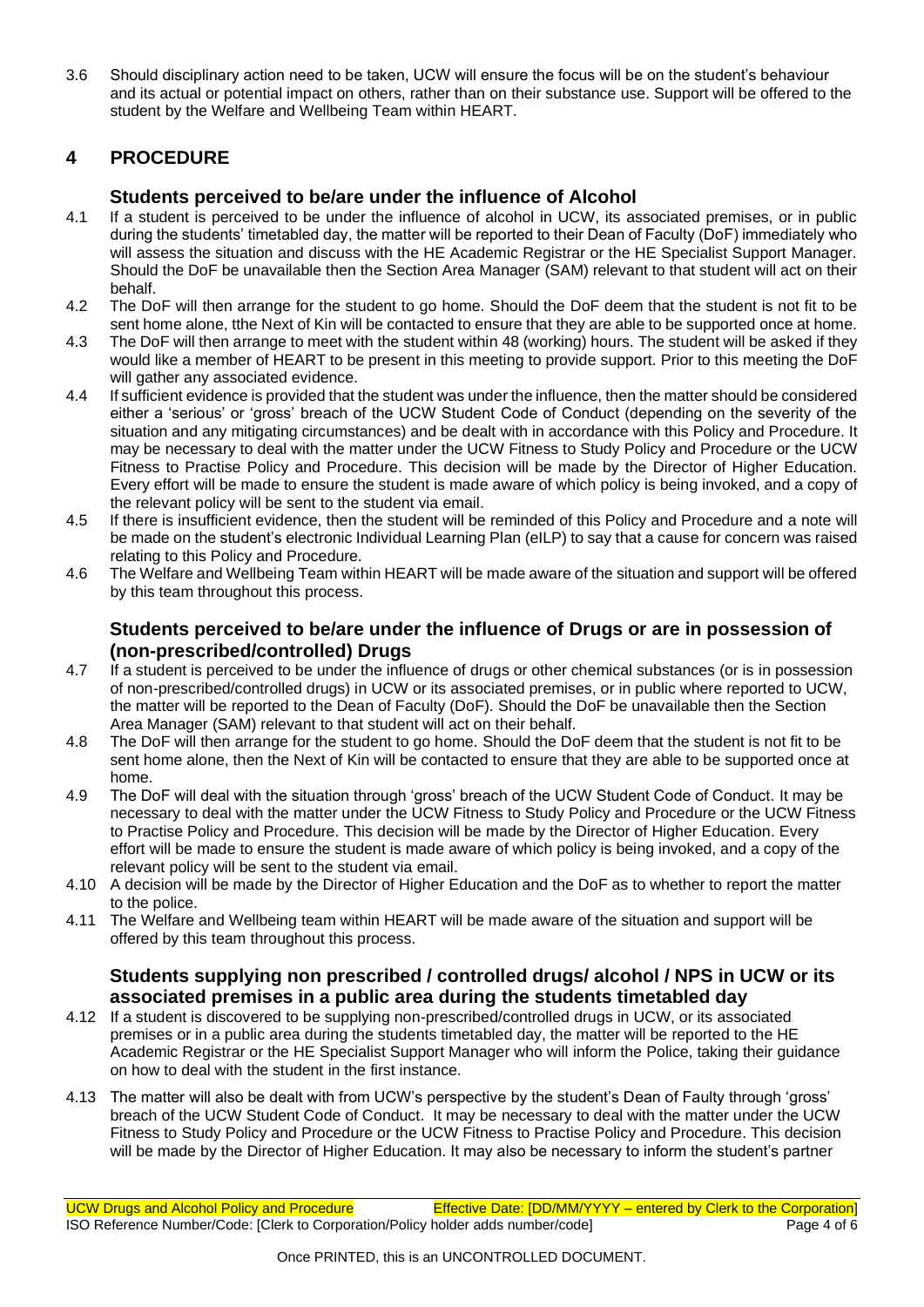university to ascertain whether their Code of Conduct should be invoked in this instance. Every effort will be made to ensure the student is made aware of which policy is being invoked and a copy of the relevant policy will be sent to the student via email.

- 4.14 If the matter is being dealt with by the police under the criminal process, then apart from taking any necessary precautionary measures (for example potentially suspending a student), the UCW disciplinary process should be suspended until the criminal process is at an end.
- 4.15 The Welfare and Wellbeing Team within HEART will be made aware of the situation, and support will be offered by this team throughout this process.

#### **Discovering of substances**

4.16 If substances are discovered in UCW, its associated premises or whilst on residentials/field trips or during a UCW organised event, the responsible member of staff should store the substance securely and take them to HEART at the earliest opportunity with details of time, date and place of discovery. HEART will then dispose of the substance(s) safely and in consultation with the police if necessary.

#### **Smoking on UCW premises (including Electronic Cigarettes/Vapes)**

- 4.17 Smoking (including Electronic Cigarettes and Vapes) is only permitted in designated areas at UCW and its associated premises (included the student accommodation).
- 4.18 If a student is discovered smoking outside of these designated areas, the matter will be reported to the student's Section Area Manager (SAM). The SAM will then deal with the situation; this is discretionary depending on the circumstances but could be deemed as a 'serious' breach of the UCW Student Code of Conduct. Should the matter be dealt with through the UCW Student Code of Conduct, a copy of the policy will be sent to the student via email.
- 4.19 The Welfare and Wellbeing Team within HEART will be made aware of the situation and support will be offered by this team throughout this process.

#### <span id="page-4-1"></span><span id="page-4-0"></span>**5 RESPONSIBILITIES**

#### **Compliance, monitoring and review**

This version of the UCW Drugs and Alcohol Policy and Procedure will be applied from 2020 to 2023.

#### **Reporting**

<span id="page-4-2"></span>5.1 Issues on drugs and alcohol may be fed through to the Safeguarding Committee by the Director of Higher Education or the HE Academic Registrar.

#### **Records management**

<span id="page-4-3"></span>5.2 Staff must maintain all records relevant to administering this Policy and Procedure using the Weston College Group (ISO) recordkeeping system.

#### <span id="page-4-4"></span>**6 DEFINITIONS**

- 6.1 UCW recognises that issues relating to the use of alcohol, tobacco and drugs cross the boundary between legal and illegal activity.
- 6.2 Alcohol dependence is defined as a level of drinking which persistently affects a student's attendance or ability to engage with their course, impairs their judgements and endangers or impacts upon others. This is regarded as an illness.
- 6.3 Drug dependence is defined as the taking of illicit drugs or other chemical substances into the body, in an unprescribed manner, which affects a student's attendance or ability to engage with their course, impairs their judgements and endangers or impacts upon others.
- 6.4 Smoking dependence is defined as the addiction to nicotine which as a drug has many different effects on the body at the same time. Nicotine effects chemicals in the brain and artificially induces a feeling of relaxation and reduced anxiety, which can affect a student's judgement and impact on others.